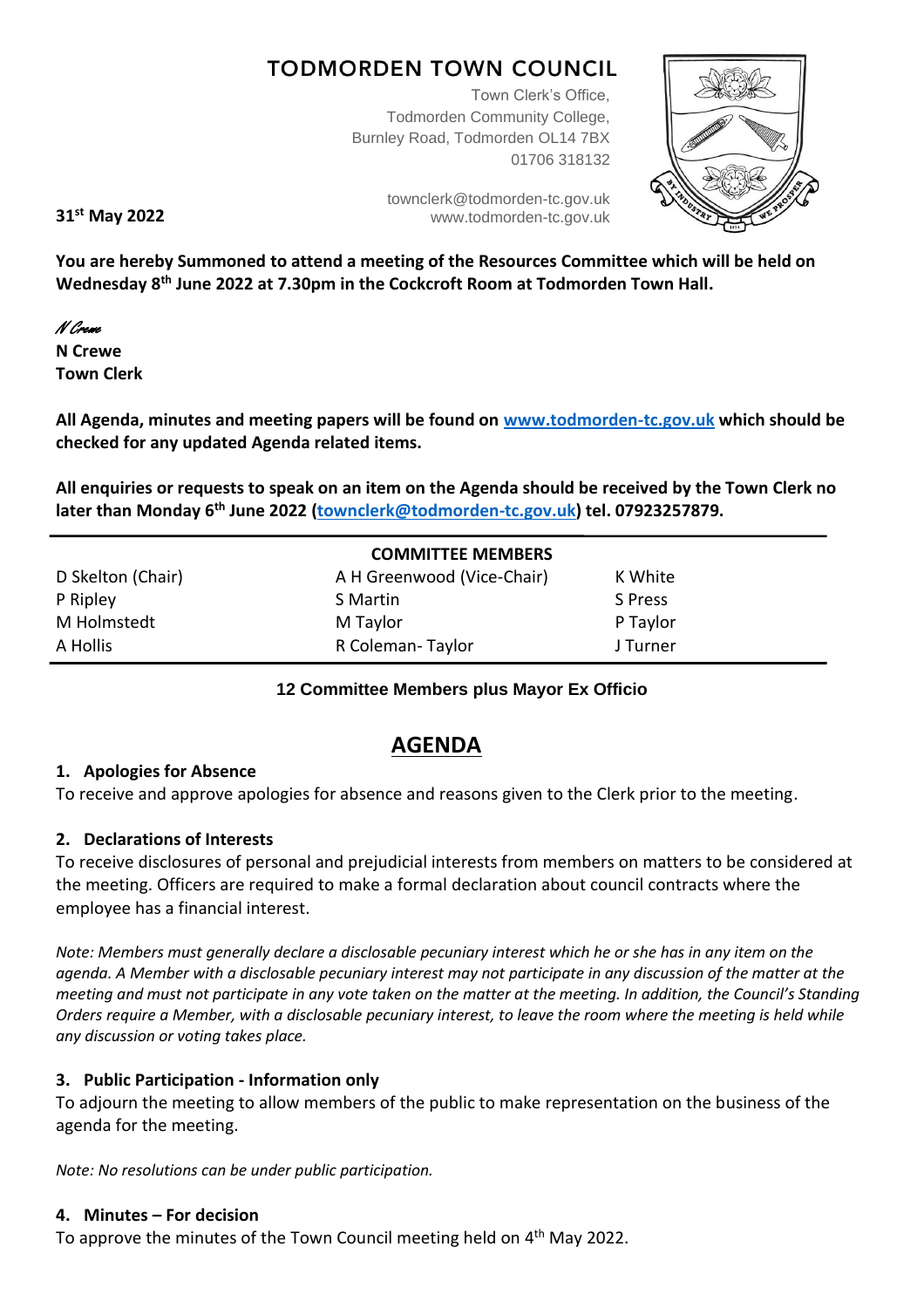## **5. Exclusion of Press and Public** - **Public Bodies (admission to meetings act 1960)**

To consider and confirm any agenda items that require the exclusion of the Press and Public in accordance with the Public Bodies (Admissions to Meetings) Act 1960 for matters appertaining to confidential or exempt information.

#### **6. Financial Summary – Information only**

To receive a financial summary and detailed income and expenditure as of 30th April 2022.

- 6a Financial Summary
- 6b Commitments and Budgets by Detail
- 6c Balance Sheet

#### **7. Grant Applications – Decision required**

To note the current budget before considering whether to approve any grant applications enclosed:

*Note: The Committee has the power to approve grant applications up to a maximum amount of £3,000 for any one individual application but subject to being within the overall budget set by Full Council. Any grants exceeding this threshold must be recommended to Full Council for approval.* 

| Ref | Applicant                        | Amount    | <b>Purpose</b>                                  |
|-----|----------------------------------|-----------|-------------------------------------------------|
|     |                                  | Requested |                                                 |
| 7a  | Friends of Calder Vale Park      | £550      | Jubilee Picnic in the Park Event                |
| 7b  | Denis' Field Friends and Growers | £710      | Purchase of materials/installation/filling of 2 |
|     | Group.                           |           | raised planters for use of by young children.   |
| 7c  | Music Makes you                  | £2640     | Music Project with twinning towns               |

#### **8. Town Deal - Centre Vale Park Project- Information only**

To receive a progress update.

#### **9. Poverty in Todmorden and the current cost of living crisis – Discussion**

To discuss how the current living cost increases are affecting the residents of Todmorden and consider if the Council can help.

#### **10. Football Pitches – Discussion**

To discuss the current provisions for football within Todmorden.

#### **11. John Fielden Statue Plaque – Decision required**

To receive an update on the Planning permission for the plaque on the John Fielden Statue and confirm the text which will be displayed.

#### **12. Upgrade to IT Systems – Decision required**

To receive a report on the IT systems upgrades.

#### **13. Awards Policy – Decision required**

To receive a draft policy relating to Awards presented by Todmorden Town Council.

#### **14. Operational Risk Assessments and H & S Policies - Decision required**

To receive a suite of operational risk assessments and Health and Safety Policies relating to Todmorden Town Council.

#### **15. Update and handover of Projects/Outstanding Work progress – Information only**